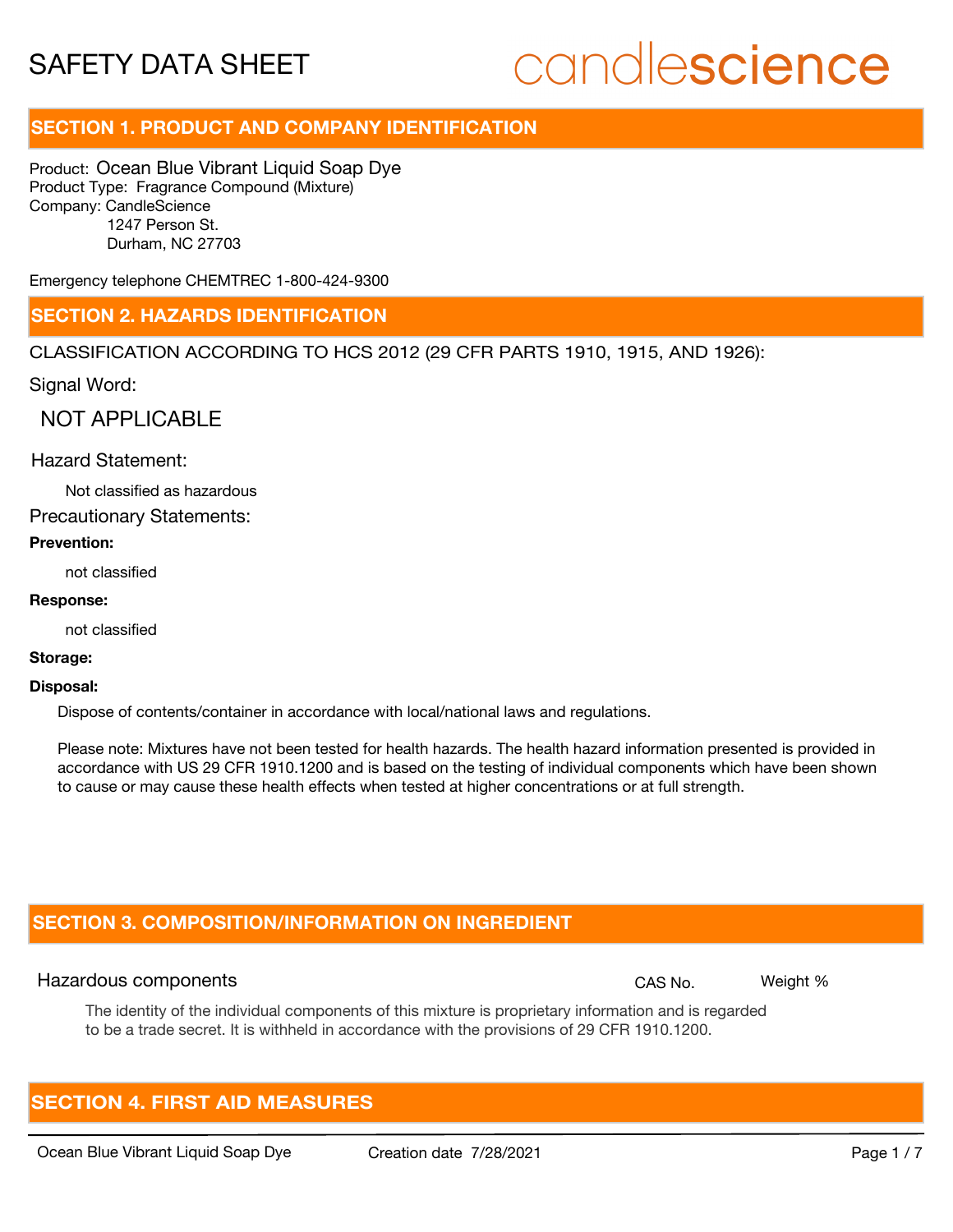## candlescience

#### Inhalation:

Not an expected route of exposure. Remove to fresh air. Administer oxygen if breathing is difficult. Seek immediate medical attention/advice.

#### Skin contact:

Wash off immediately with soap and plenty of water. Wash contaminated clothing before reuse. If skin irritation persists, call a physician.

#### Eye contact:

Rinse immediately with plenty of water, also under the eyelids, for at least 15 minutes. (Call a physician if irritation persists.).

#### Ingestion:

Product is non-toxic. Do NOT induce vomiting.

#### Most important symptoms:

No information available.

Indication of immediate medical attention:

not classified

#### General information:

Treat symptomatically.

#### **SECTION 5. FIREFIGHTING MEASURES**

#### Suitable extinguishing media:

Foam, carbon dioxide, or dry chemical.

#### Unsuitable extinguishing media:

Avoid use of water in extinguishing fires.

#### Specific hazards:

During fire, gases hazardous to health may be formed. Do not allow run-off from fire fighting to enter drains or water courses.

#### Special fire fighting procedures:

Wear self-contained breathing apparatus for firefighting. Move containers from fire area if it can be done safely. Use water spray jet to protect personnel and to cool endangered containers.

#### **SECTION 6. ACCIDENTAL RELEASE MEASURES**

#### Personal precautions, protective equipment and emergency procedures:

Evacuate personnel to safe areas. Remove all sources of ignition. Ensure adequate ventilation. Keep people away from and upwind of spill/leak. Wear appropriate protective equipment and clothing during clean-up.

#### Environmental precautions:

Do not allow to enter into soil/subsoil. Do not allow to enter into surface water or drains. Dispose of in accordance with local regulations. Local authorities should be advised if significant spillage cannot be contained.

#### Methods and materials for containment and cleaning up:

Soak up with inert absorbent material (e.g. sand, silica gel, vermiculite). Keep in suitable and closed containers for disposal. Clean contaminated floors and objects thoroughly while observing environmental regulations.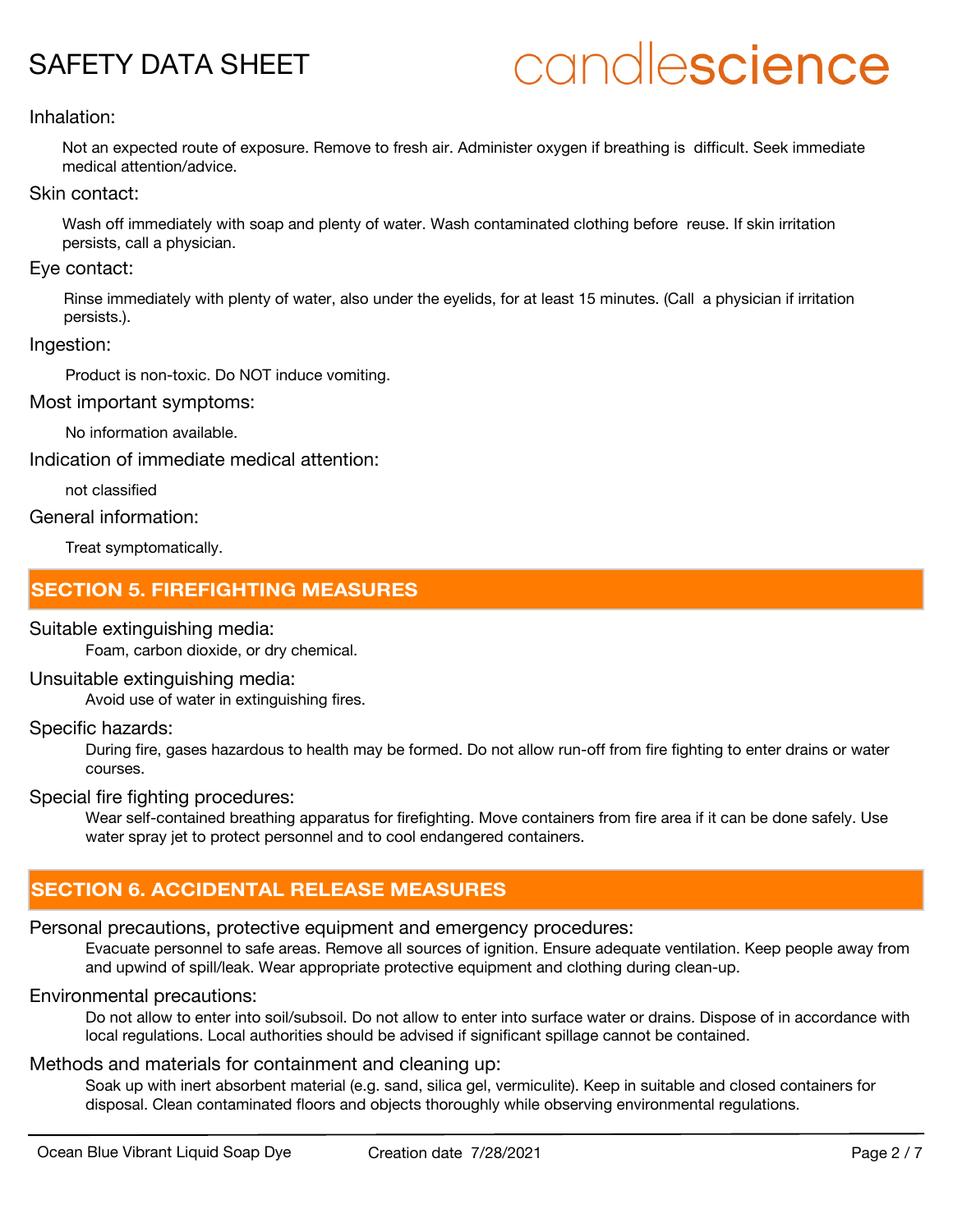## candlescience

#### **SECTION 7. HANDLING AND STORAGE**

#### Precautions for safe handling:

Avoid contact with skin and eyes. Avoid prolonged inhalation of vapors. Wash hands and other exposed areas with mild soap and water before eating, drinking or smoking and when leaving work. Handle in accordance with good industrial hygiene and safety practices.

#### Conditions for safe storage, including any incompatibilities:

Store in tightly closed and upright container in a cool, dry, ventilated area. Store away from light, heat, and sources of ianition.

#### **SECTION 8. EXPOSURE CONTROLS/PERSONAL PROTECTION**

#### Exposure Guidelines:

#### Appropriate Engineering Controls:

#### **Ventilation:**

Use engineering controls to maintain airborne levels below exposure limit requirements or guidelines. If there are no applicable exposure limit requirements or guidelines, use only with adequate ventilation. Local exhaust ventilation may be necessary for some operations.

#### Personal Protective Equipment:

#### **Eye protection:**

Ensure that eyewash stations and safety showers are close to the workstation location. Chemical resistant goggles must be worn.

#### **Hand protection:**

Wear chemical resistant gloves suitable for this material as determined by a hazard assessment. Gloves should be discarded and replaced if there is any indication of degradation or chemical breakthrough.

#### **Skin and body protection:**

Wear protective clothing suitable for this material as determined by a hazard assessment.

#### **Respiratory protection:**

Respiratory protection should be worn when workplace exposures exceed exposure limit requirements or guidelines. If there are no applicable exposure limits or guidelines, use an approved respirator where there is a potential for adverse effects, including but not limited to respiratory irritation or odor, where indicated or required by the exposure assessment. Selection of air-purifying or positive-pressure supplied air will depend on the results of the exposure assessment which includes an evaluation of the specific operations and the actual or potential airborne concentrations. The type of cartridge or filter to be used must be selected and approved for the chemical, class, or classes of chemicals likely to be encountered in the workplace. For emergency conditions, use an approved positive-pressure self-contained breathing apparatus.

#### **General hygiene considerations:**

Handle in accordance with good industrial hygiene and safety practice. Remove contaminated clothing and protective equipment before entering eating areas. Wash hands before breaks and immediately after handling the product.

#### **SECTION 9. PHYSICAL AND CHEMICAL PROPERTIES**

| Appearance: | Liquid                            |
|-------------|-----------------------------------|
| Color:      | Colorless to very slightly yellow |
| Odor:       | Characteristic                    |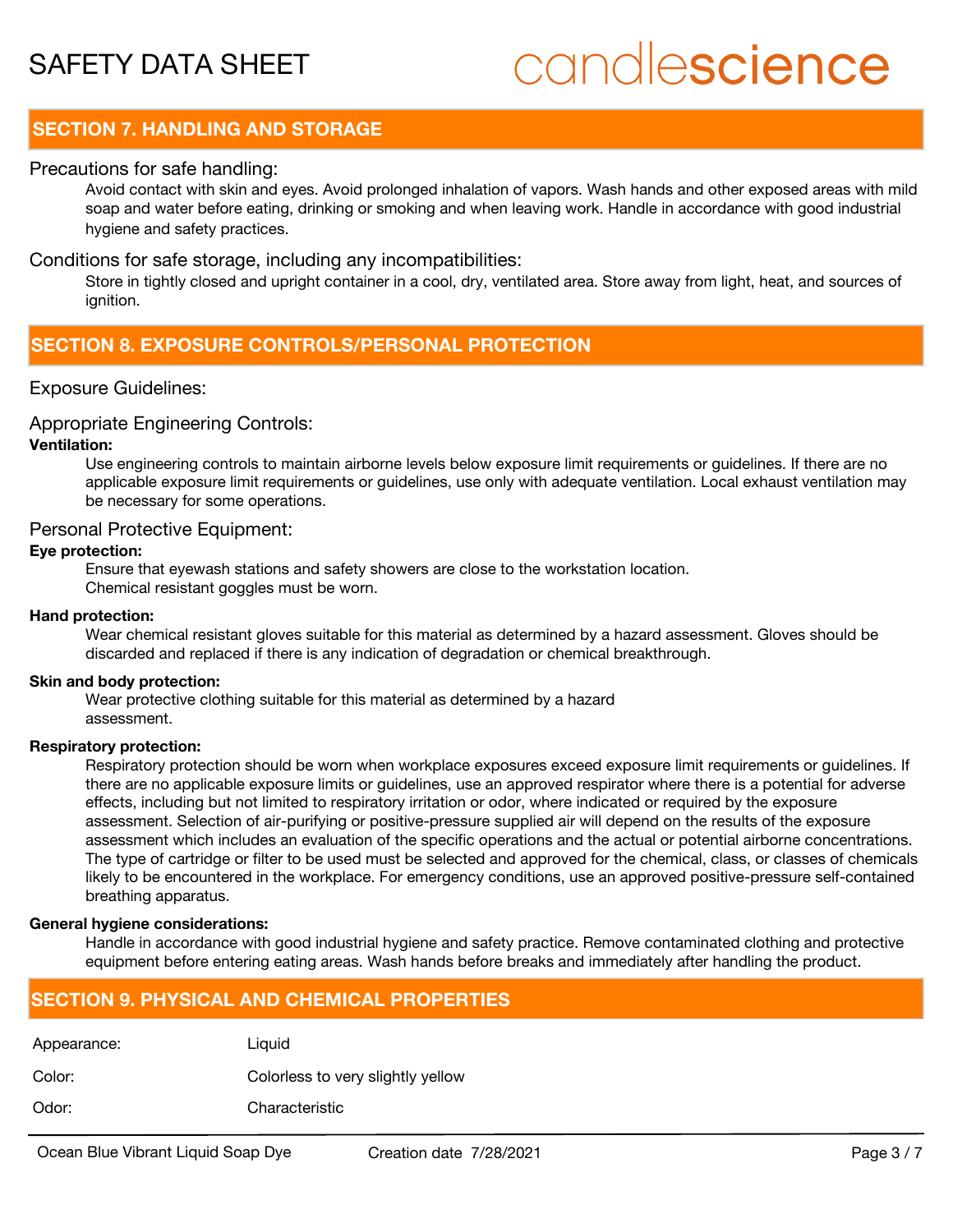| Odor threshold:                                      | N/A                          |
|------------------------------------------------------|------------------------------|
| pH:                                                  | N/A                          |
| Melting point:                                       | N/A                          |
| Boiling point:                                       | $>$ 350 $\mathrm{^{\circ}F}$ |
| Flashpoint:                                          | 94 °C<br>°F<br>201           |
| Evaporation Rate (Butyl Acetate = 1): $N/A$          |                              |
| Flammability (solid, gas):                           | N/A                          |
| Upper lower flammability or explosive limits:<br>N/A |                              |
| Vapor density (Air=1):                               | N/A                          |
| Vapor pressure:                                      | N/A                          |
| Specific gravity (H2O=1):                            | 1.261                        |
| Solubility in water:                                 | soluble                      |
| Solubility in other solvents:                        | N/A                          |
| Partition coefficient: n-octanol/water:<br>N/A       |                              |
| Auto-ignition temperature:                           | N/A                          |
| Decomposition temperature:                           | N/A                          |
| Kinematic viscosity:                                 | N/A                          |
| Dynamic viscosity:                                   | N/A                          |
| Explosive properties:                                | Not explosive                |
| Oxidizing properties:                                | Not oxidizing                |
| Refractive index:                                    | N/A                          |

#### **SECTION 10. STABILITY AND REACTIVITY**

#### **Chemical stability:**

The product is stable and non-reactive under normal conditions of use, storage and transport.

#### **Possibility of hazardous reactions:**

Material is stable under normal conditions.

#### **Conditions to avoid:**

Heat, flames and sparks. Temperature extremes and direct sunlight.

#### **Incompatible materials:**

Strong oxidizing agents. Strong acids. Strong Bases.

#### **Hazardous decomposition products:**

No hazardous decomposition products are known.

### **SECTION 11. TOXICOLOGICAL INFORMATION**

## candlescience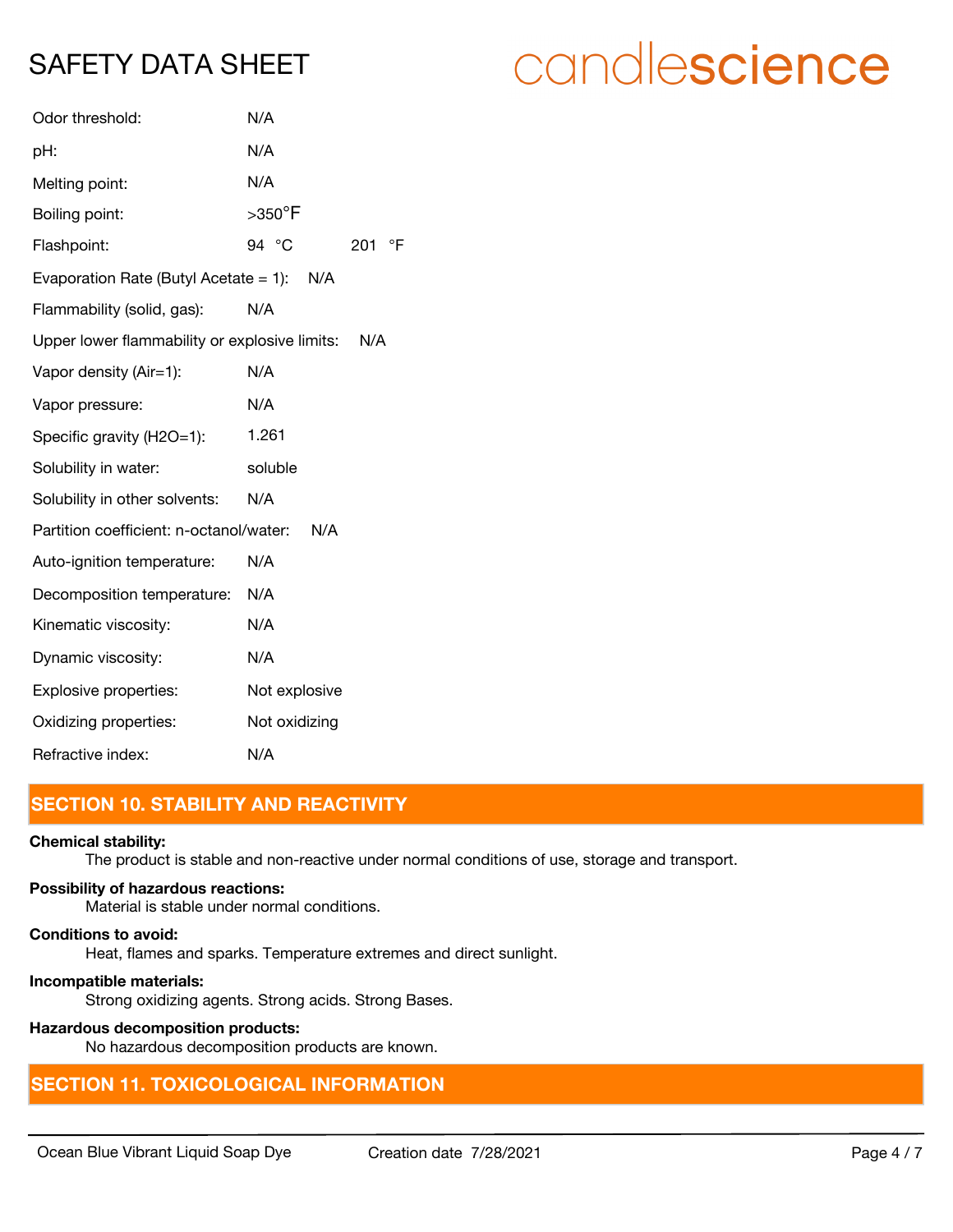# candlescience

**Acute oral toxicity:**

N/A

**Acute dermal toxicity:**

N/A

**Acute inhalation toxicity:**

N/A

#### **Skin corrosion/irritation:**

not classified

#### **Serious eye damage/eye irritation:**

May cause slight irritation.

#### **Respiratory or skin sensitization:**

not classified

#### **Mutagenicity:**

No data available to indicate product or any components present at greater than 0.1% are mutagenic or genotoxic.

#### **Reproductive toxicity:**

This product is not expected to cause reproductive or developmental effects.

#### **Carcinogenicity:**

Not classifiable as to carcinogenicity to humans.

Please note: Mixtures have not been tested for health hazards. The health hazard information presented is provided in accordance with US 29 CFR 1910.1200 and is based on the testing of individual components which have been shown to cause or may cause these health effects when tested at higher concentrations or at full strength.

#### **SECTION 12. ECOLOGICAL INFORMATION**

**Ecotoxicity:**

Not established.

#### **Persistence and Degradability:**

Not established.

#### **Bioaccumulation:**

Not established.

#### **Other Adverse Effects:**

Avoid release to the environment.

#### **SECTION 13. DISPOSAL CONSIDERATIONS**

#### **Disposal instructions:**

Collect and reclaim or dispose in sealed containers at licensed waste disposal site. Do not allow this material to drain